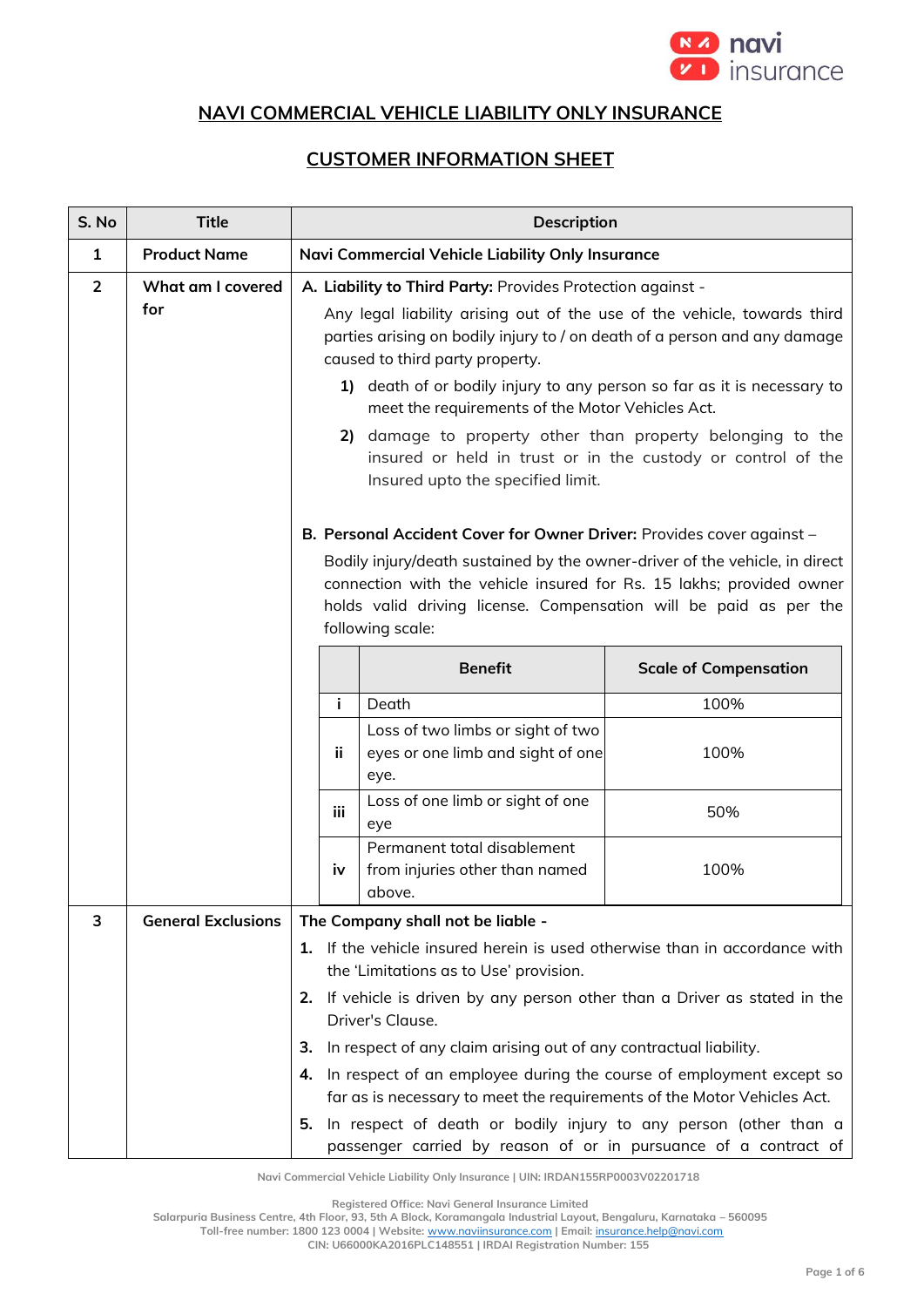

| 4 | Renewal<br><b>Conditions</b> | employment) except so far as is necessary to meet the requirements of<br>the Motor Vehicles Act.<br>War, Invasion, the Act of foreign enemies, hostilities or warlike<br>6.<br>operations (whether before or after declaration of war), Civil War,<br>Mutiny, Rebellion Military or usurped power, nuclear weapons material.<br>(Note: The above is a partial listing of the policy exclusions. Please refer<br>to the policy document for the full listing)<br>The Policy can be renewed on or before the end of the Policy Period subject to<br>realization of renewal premium. However, we shall not be bound to give notice<br>that such renewal is due. Also, we may exercise option of not renewing the<br>policy on grounds of fraud, misrepresentation, non-cooperation, moral hazard<br>or suppression of any material fact either at the time of taking the Policy or<br>any time during the currency of the policy. Policy coverage, premium, and<br>terms and conditions of the policy may change on renewal.                                                                                                                                                                                                                                                                                                                                                                                                                                                                                                                                                                                                                                                                                                                           |
|---|------------------------------|-----------------------------------------------------------------------------------------------------------------------------------------------------------------------------------------------------------------------------------------------------------------------------------------------------------------------------------------------------------------------------------------------------------------------------------------------------------------------------------------------------------------------------------------------------------------------------------------------------------------------------------------------------------------------------------------------------------------------------------------------------------------------------------------------------------------------------------------------------------------------------------------------------------------------------------------------------------------------------------------------------------------------------------------------------------------------------------------------------------------------------------------------------------------------------------------------------------------------------------------------------------------------------------------------------------------------------------------------------------------------------------------------------------------------------------------------------------------------------------------------------------------------------------------------------------------------------------------------------------------------------------------------------------------------------------------------------------------------------------------------------|
| 5 | Cancellation                 | Cancellation by Insured - Policy/certificate can be cancelled at any time by<br>giving 15 days' prior written notice to Insurer. Refund of premium shall be<br>computed in accordance with company's short period rate for the period<br>the Policy has been in force provided no claim has occurred up to the date<br>of cancellation. Proof of insurance of vehicle elsewhere must be provided to<br>us.<br>Cancellation by Insurer - The Company may cancel the policy by sending<br>fifteen days' notice by recorded delivery to the insured at insured's last<br>known address on the grounds of misrepresentation, fraud, non-disclosure<br>of material facts or non-cooperation. In the event of cancellation of this<br>Policy on grounds of misrepresentation, fraud, non-disclosure of material<br>facts, the policy shall stand cancelled ab-initio and there will be no refund<br>of premium. In the event the policy is cancelled on the grounds of non-<br>cooperation of the insured then the premium shall be computed in<br>accordance with company's short period rate for the period the Policy has<br>been in force provided no claim has occurred up to the date of cancellation.<br>Under any of the above cancellations, in the event a claim has occurred in<br>which case there shall be no refund of premium.<br>Return of the premium by the Company will be subject to retention of the<br>minimum premium of Rs. 100/- (or Rs. 25/- in respect of vehicles specifically<br>designed/modified for use by blind/handicapped/ mentally challenged<br>persons). Where the ownership of the vehicle is transferred, the Policy<br>cannot be cancelled unless evidence that the vehicle is insured elsewhere is<br>produced. |

**Registered Office: Navi General Insurance Limited**

**Salarpuria Business Centre, 4th Floor, 93, 5th A Block, Koramangala Industrial Layout, Bengaluru, Karnataka – 560095**

**Toll-free number: 1800 123 0004 | Website:** [www.naviinsurance.com](http://www.naviinsurance.com/) **| Email:** [insurance.help@navi.com](mailto:insurance.help@navi.com)

**CIN: U66000KA2016PLC148551 | IRDAI Registration Number: 155**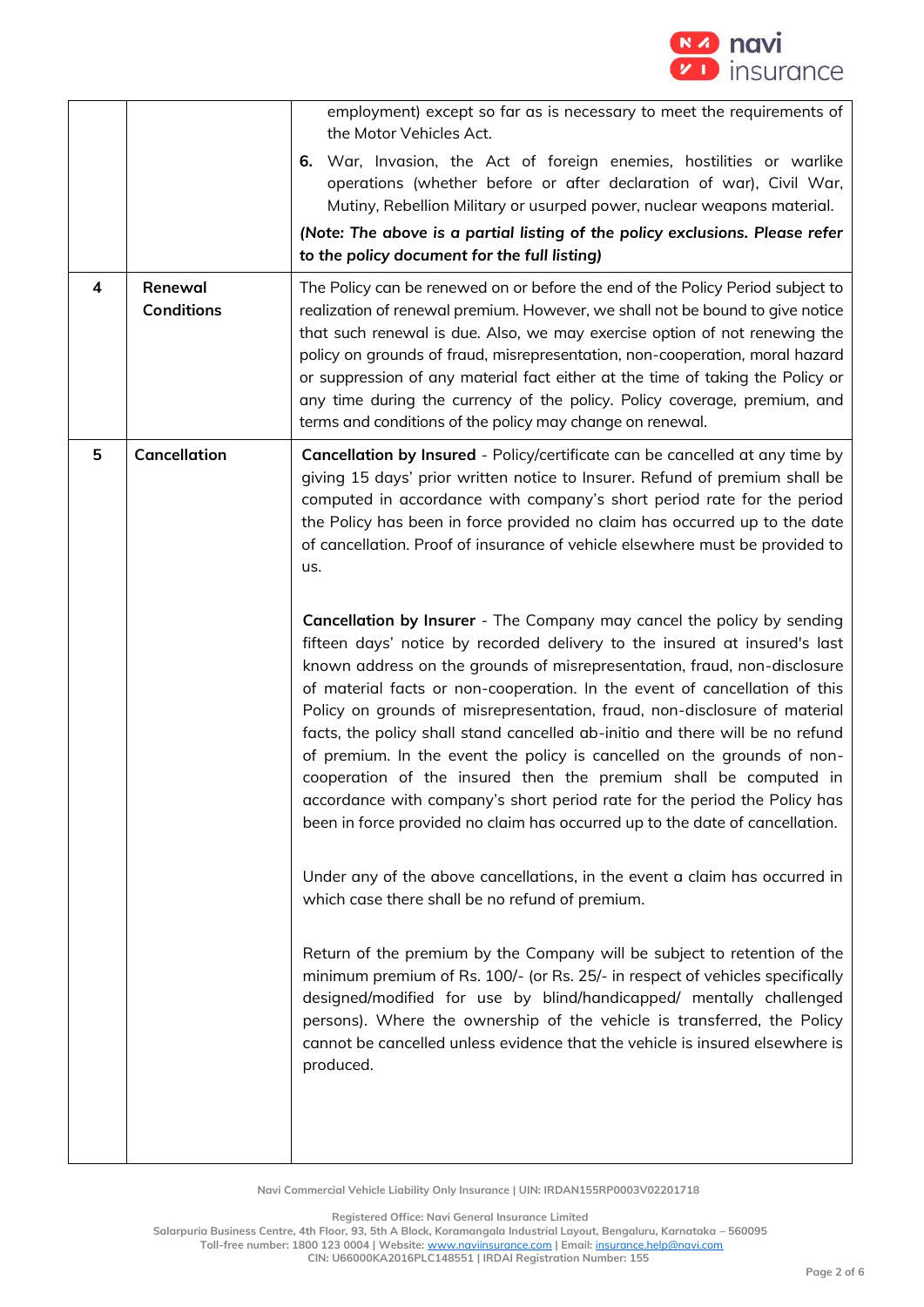

| <b>PERIOD</b>                                                                                                                                                                                                                                                                                                                                                                                                                                                                                                                                                                                                                                                            | % of Annual<br><b>Premium Rate</b> |
|--------------------------------------------------------------------------------------------------------------------------------------------------------------------------------------------------------------------------------------------------------------------------------------------------------------------------------------------------------------------------------------------------------------------------------------------------------------------------------------------------------------------------------------------------------------------------------------------------------------------------------------------------------------------------|------------------------------------|
| Not exceeding 1 month                                                                                                                                                                                                                                                                                                                                                                                                                                                                                                                                                                                                                                                    | 20%                                |
| Exceeding 1 month but not exceeding 2 months                                                                                                                                                                                                                                                                                                                                                                                                                                                                                                                                                                                                                             | 30%                                |
| Exceeding 2 months but not exceeding 3 months                                                                                                                                                                                                                                                                                                                                                                                                                                                                                                                                                                                                                            | 40%                                |
| Exceeding 3 months but not exceeding 4 months                                                                                                                                                                                                                                                                                                                                                                                                                                                                                                                                                                                                                            | 50%                                |
| Exceeding 4 months but not exceeding 5 months                                                                                                                                                                                                                                                                                                                                                                                                                                                                                                                                                                                                                            | 60%                                |
| Exceeding 5 months but not exceeding 6 months                                                                                                                                                                                                                                                                                                                                                                                                                                                                                                                                                                                                                            | 70%                                |
| Exceeding 6 months but not exceeding 7 months                                                                                                                                                                                                                                                                                                                                                                                                                                                                                                                                                                                                                            | 80%                                |
| Exceeding 7 months but not exceeding 8 months                                                                                                                                                                                                                                                                                                                                                                                                                                                                                                                                                                                                                            | 90%                                |
| Exceeding 8 months                                                                                                                                                                                                                                                                                                                                                                                                                                                                                                                                                                                                                                                       | <b>Full annual</b><br>premium/rate |
| By calling Toll Free 18001230004 OR<br>$\bullet$<br>By sending an E Mail to insurance.help@navi.com OR<br>$\bullet$<br>For Senior Citizens, we have a special cell and Our Senior Citizen<br>$\bullet$<br>customers can email us at seniorcare@navi.comfor priority resolution<br>Through Customer Portal on website www.naviinsurance.com OR<br>$\bullet$<br>Using Mobile App OR<br>$\bullet$<br>Directly walk into branch<br>For Liability cases: Claim payment will be settled as awarded by court or as<br>agreed between the Company and Third Party.<br>Personal Accident: Claims will be settled post receipt of necessary<br>documents as per table of benefits. |                                    |

**Registered Office: Navi General Insurance Limited**

**Salarpuria Business Centre, 4th Floor, 93, 5th A Block, Koramangala Industrial Layout, Bengaluru, Karnataka – 560095**

**Toll-free number: 1800 123 0004 | Website:** [www.naviinsurance.com](http://www.naviinsurance.com/) **| Email:** [insurance.help@navi.com](mailto:insurance.help@navi.com)

**CIN: U66000KA2016PLC148551 | IRDAI Registration Number: 155**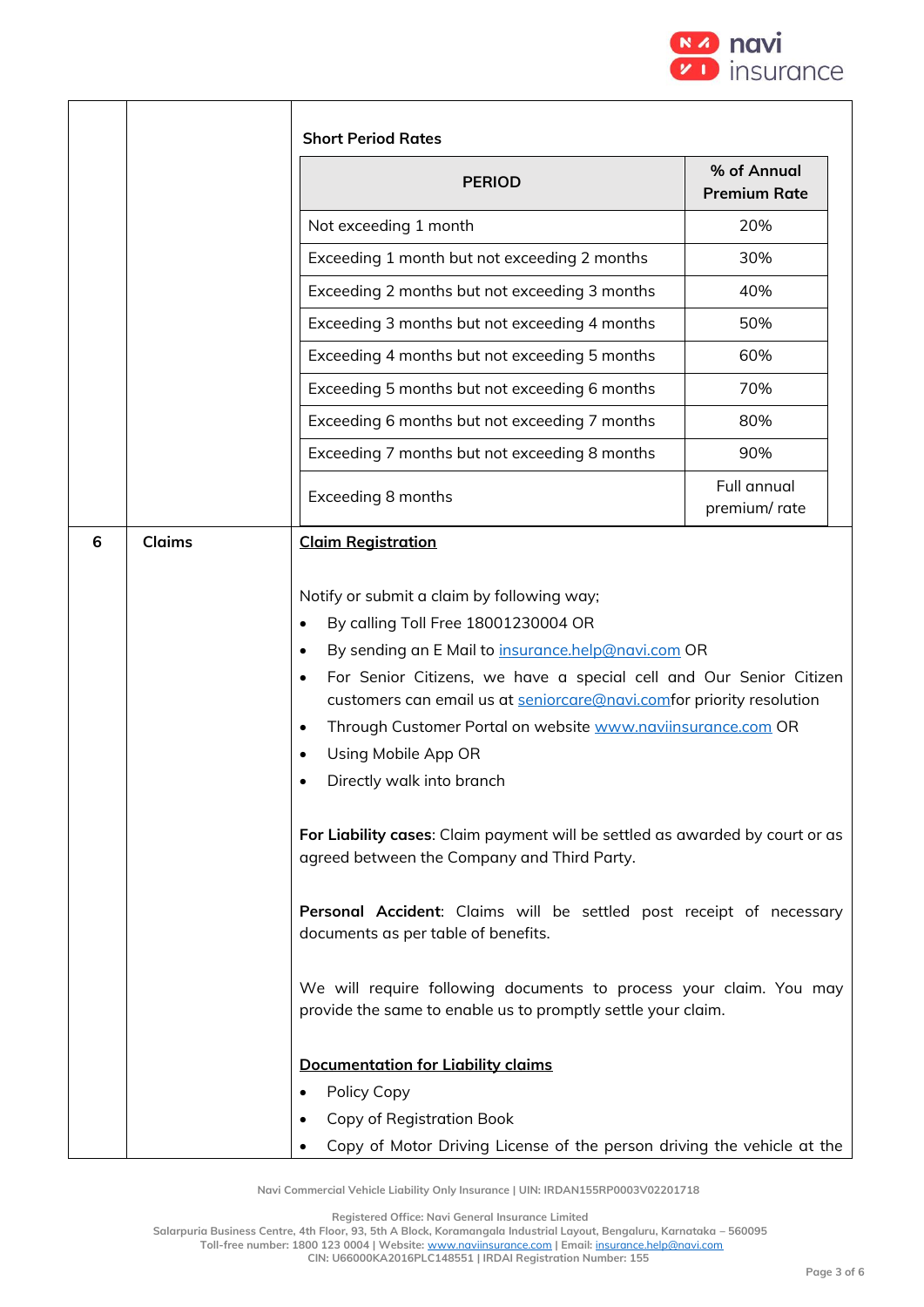

|                |                         | time of accident                                                                                                                           |  |
|----------------|-------------------------|--------------------------------------------------------------------------------------------------------------------------------------------|--|
|                |                         | Police Panchanama /FIR<br>$\bullet$                                                                                                        |  |
|                |                         |                                                                                                                                            |  |
|                |                         | <b>Documents for Personal Accident Claims</b>                                                                                              |  |
|                |                         | Policy copy<br>$\bullet$                                                                                                                   |  |
|                |                         | Certificate of from government hospital doctor confirming the nature<br>$\bullet$<br>and degree of disability                              |  |
|                |                         | Discharge summary of the treating hospital clearly indicating the<br>$\bullet$<br>Hospital Registration No.                                |  |
|                |                         | Diagnostic reports<br>$\bullet$                                                                                                            |  |
|                |                         | FIR / Panchanama- (if Notified to Police) Attested or Original<br>$\bullet$                                                                |  |
|                |                         | Final Police Report- (if applicable)<br>$\bullet$                                                                                          |  |
|                |                         | Death Certificate*<br>$\bullet$                                                                                                            |  |
|                |                         | Post Mortem report*<br>$\bullet$                                                                                                           |  |
|                |                         | Legal Heir certificate /nominee certificate*                                                                                               |  |
|                |                         | (Marked with * are required only in death claims)                                                                                          |  |
|                |                         | The list of documents furnished herein below is illustrative but not<br>exhaustive. We may request you to provide more documents depending |  |
|                |                         | upon the nature of loss and circumstances.                                                                                                 |  |
| $\overline{7}$ | <b>Policy Servicing</b> | a. Call Us: Toll Free 1800 123 0004                                                                                                        |  |
|                |                         | b. Email: insurance.help@navi.com                                                                                                          |  |
|                |                         | Email for Senior Citizens- seniorcare@navi.com                                                                                             |  |
|                |                         | c. Visit our website: https://www.naviinsurance.com/service/                                                                               |  |
|                |                         | d. Walk in for assistance                                                                                                                  |  |
|                |                         | e. Dispatch your letters to us at -                                                                                                        |  |
|                |                         | Corporate Office: Navi General Insurance Limited                                                                                           |  |
|                |                         | Salarpuria Business Centre, 4th B Cross Road, 5th Block, Koramangala                                                                       |  |
|                |                         | Industrial Layout, Bengaluru, Karnataka - 560095                                                                                           |  |
|                |                         | f. Escalation -                                                                                                                            |  |
|                |                         | First Escalation - Contact Customer Experience Team at -                                                                                   |  |
|                |                         | Manager.CustomerExperience@navi.com                                                                                                        |  |
|                |                         | Second Escalation - Email to Head Customer Experience and                                                                                  |  |
|                |                         | Grievance Redressal Officer at -                                                                                                           |  |

**Registered Office: Navi General Insurance Limited**

**Salarpuria Business Centre, 4th Floor, 93, 5th A Block, Koramangala Industrial Layout, Bengaluru, Karnataka – 560095 Toll-free number: 1800 123 0004 | Website:** [www.naviinsurance.com](http://www.naviinsurance.com/) **| Email:** [insurance.help@navi.com](mailto:insurance.help@navi.com) **CIN: U66000KA2016PLC148551 | IRDAI Registration Number: 155**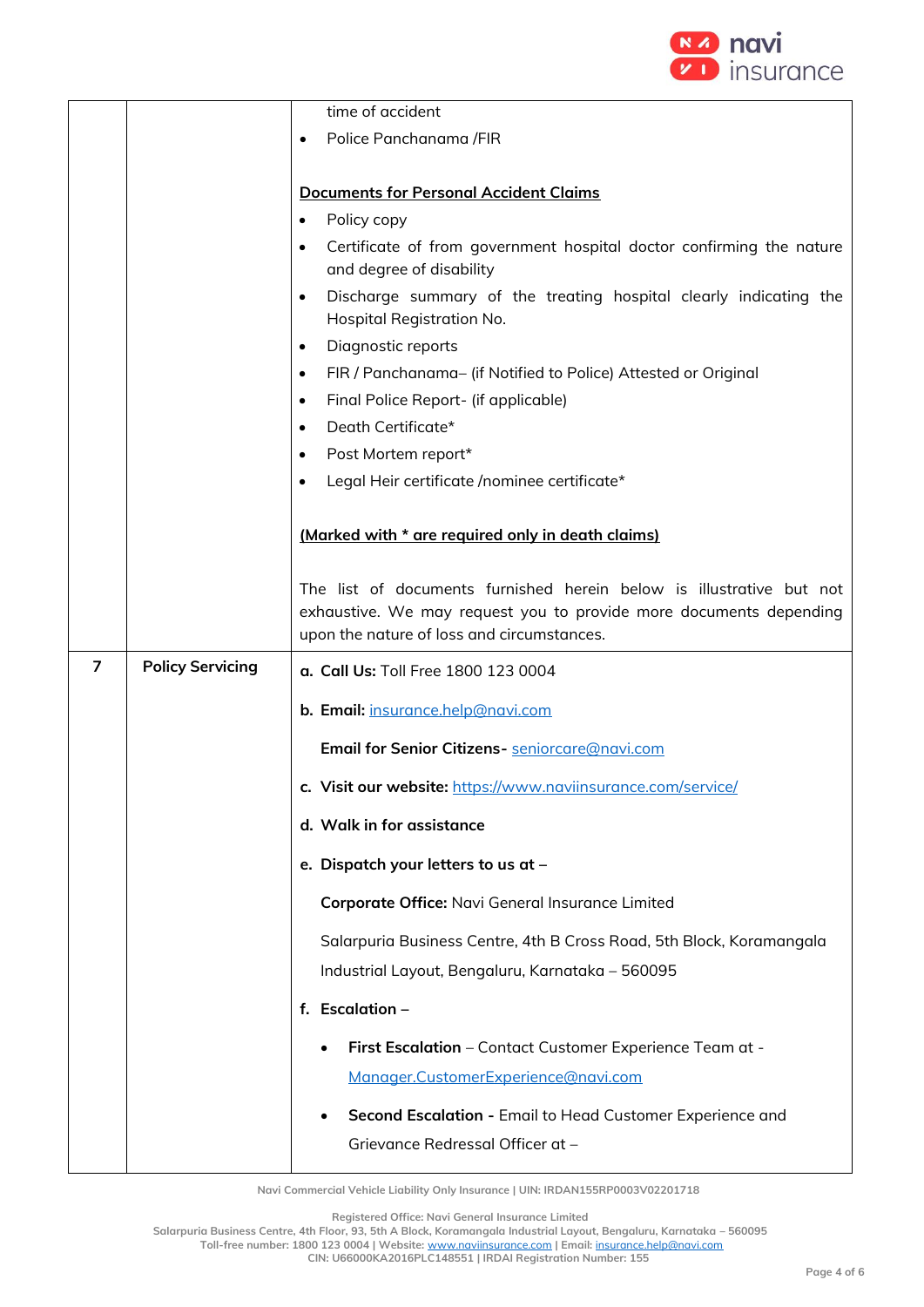

|                                   | Head.CustomerExperience@navi.com                                                                                                                                                                                                                                                                                                                                                                                                                               |
|-----------------------------------|----------------------------------------------------------------------------------------------------------------------------------------------------------------------------------------------------------------------------------------------------------------------------------------------------------------------------------------------------------------------------------------------------------------------------------------------------------------|
| Grievances /<br><b>Complaints</b> | If You have a grievance about any matter relating to the Policy, or Our<br>decision on any matter, or the claim, You can address Your grievance as<br>follows:                                                                                                                                                                                                                                                                                                 |
|                                   | 1. Our Grievance Redressal Officer                                                                                                                                                                                                                                                                                                                                                                                                                             |
|                                   | You can send Your grievance in writing by post or email to Our<br>Grievance Redressal Officer at the following address:                                                                                                                                                                                                                                                                                                                                        |
|                                   | <b>Navi General Insurance Limited</b>                                                                                                                                                                                                                                                                                                                                                                                                                          |
|                                   | (formerly known as DHFL General Insurance Limited)                                                                                                                                                                                                                                                                                                                                                                                                             |
|                                   | Corporate Office: Salarpuria Business Centre, 4th B Cross Road,<br>5th Block, Koramangala Industrial Layout, Bengaluru, Karnataka -<br>560095                                                                                                                                                                                                                                                                                                                  |
|                                   | E-mail: gro@navi.com                                                                                                                                                                                                                                                                                                                                                                                                                                           |
|                                   | Toll free: 1800 123 0004                                                                                                                                                                                                                                                                                                                                                                                                                                       |
|                                   | 2. Consumer Affairs Department of IRDAI                                                                                                                                                                                                                                                                                                                                                                                                                        |
|                                   | In case it is not resolved within 15 days or if You are unhappy with<br>α.<br>the resolution You can approach the Grievance Redressal Cell of<br>the Consumer Affairs Department of IRDAI by calling Toll Free<br>Number 155255 (or) 1800 4254 732 or sending an e-mail to<br>complaints@irdai.gov.in. You can also make use of IRDAI's online<br>portal - Integrated Grievance Management System (IGMS) by<br>registering Your complaint at igms.irda.gov.in. |
|                                   | You can send a letter to IRDAI with Your complaint on a Complaint<br>b.<br>Registration Form available by clicking here. You must fill and<br>send the Complaint Registration Form along with any documents<br>by post or courier to General Manager, Insurance Regulatory and<br>Development Authority of India                                                                                                                                               |
|                                   | (IRDAI), Consumer Affairs Department - Grievance Redressal Cell,<br>Sy.No.115/1, Financial District, Nanakramguda, Gachibowli,<br>Hyderabad - 500032.                                                                                                                                                                                                                                                                                                          |
|                                   | c. You can visit the portal http://www.policyholder.gov.in for more<br>details.                                                                                                                                                                                                                                                                                                                                                                                |
|                                   | 3. Insurance Ombudsman                                                                                                                                                                                                                                                                                                                                                                                                                                         |
|                                   | You can approach the Insurance Ombudsman depending on the<br>nature of grievance and financial implication, if any. Information<br>about Insurance Ombudsmen, their jurisdiction and powers is<br>available on the website of the Insurance Regulatory and<br>Development Authority of India (IRDAI) at www.irdai.gov.in, or of                                                                                                                                |

**Registered Office: Navi General Insurance Limited**

**Salarpuria Business Centre, 4th Floor, 93, 5th A Block, Koramangala Industrial Layout, Bengaluru, Karnataka – 560095**

**Toll-free number: 1800 123 0004 | Website:** [www.naviinsurance.com](http://www.naviinsurance.com/) **| Email:** [insurance.help@navi.com](mailto:insurance.help@navi.com)

**CIN: U66000KA2016PLC148551 | IRDAI Registration Number: 155**